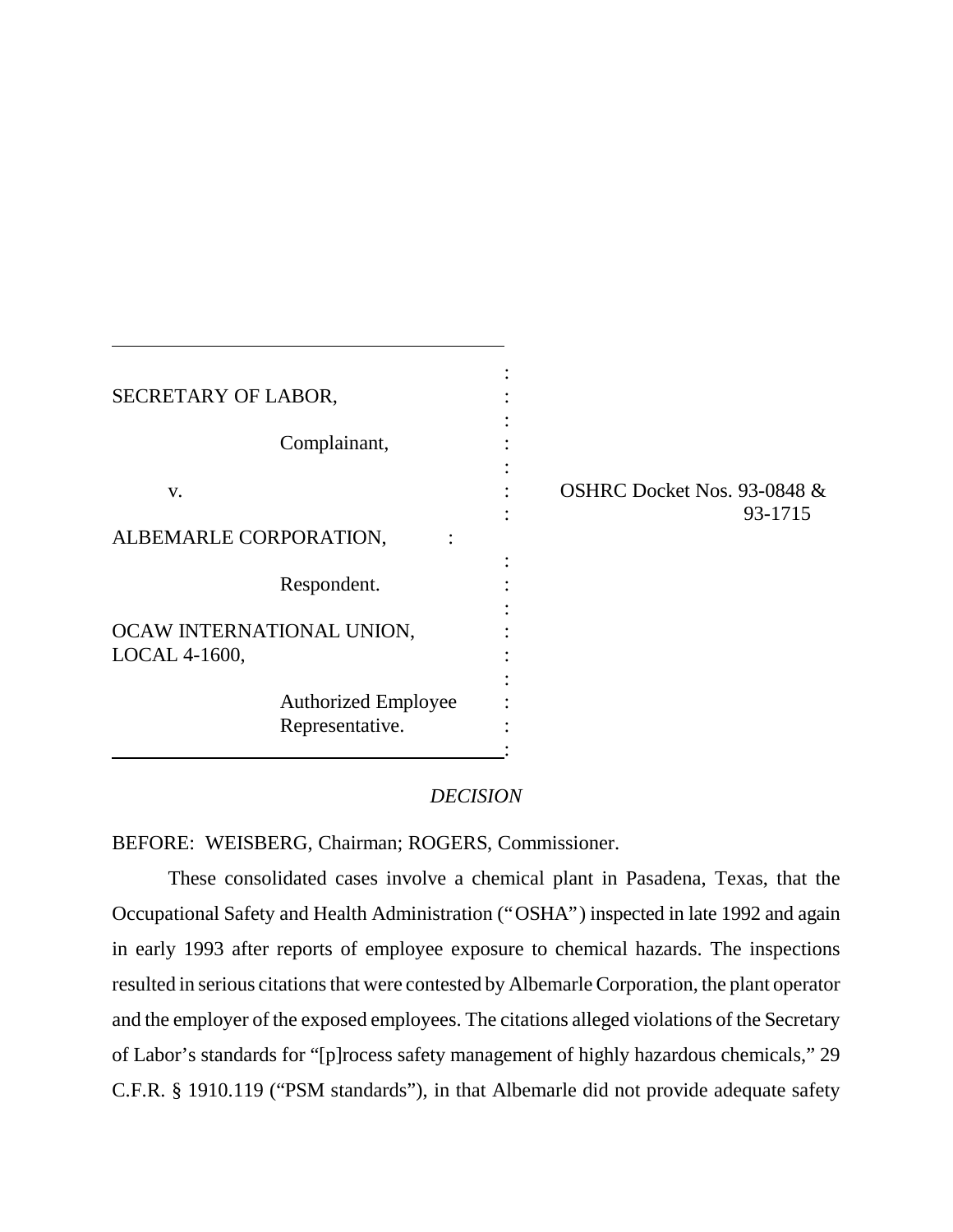procedures or adequate refresher training. The PSM standards became effective in early 1992, and this case represents the Commission's first review of alleged violations of the PSM standards. At issue are three alleged violations that Administrative Law Judge Louis G. LaVecchia affirmed.<sup>1</sup> For the following reasons, we affirm the violations.

# **I. Section 1910.119(f)(4) Requiring Safe Work Practices**

## **A. Background**

Albemarle's plant included a Multi-Products Unit ("MP-1") that manufactured a number of chemical products from varying liquid chemicals. On several occasions in late 1992, certain MP-1 operators were splashed with chemicals when they opened pipelines to insert "slipblinds" at a process changeover from one chemical product to another. A slipblind is a flat metal plate that, when inserted crosswise into a pipeline, blocks it off and prevents the chemicals it normally carries from flowing into the chemical process. The splash incidents that prompted OSHA's inspection occurred when operators opened pipelines at "low spots," which is where the liquid chemicals can accumulate if they have not been properly evacuated. Albemarle does not essentially dispute that it lacked written instructions specifying how to ensure that pipelines are clear of chemicals.<sup>2</sup>

<sup>&</sup>lt;sup>1</sup>We grant the Secretary's motion to withdraw two other items (items 2 and 4 in Docket No. 93-1715) that were included in the direction for review.

<sup>&</sup>lt;sup>2</sup>Albemarle had a written instruction that informed the operators that, "[w]hen breaking a flange, the practice of first loosening [the] bolts on the side of the flange opposite the workman must be rigidly observed." Albemarle does not contend, however, that this instruction covered how to evacuate liquid chemicals from a pipeline and prevent splashes. Other written instructions pertaining to inserting slipblinds only covered such things as how to choose the correct size, what personal protective equipment to use while opening a pipeline, and what other precautions to take — including using a "safety standby man," locating the nearest serviceable safety shower, and installing barricades to protect other employees who might pass by.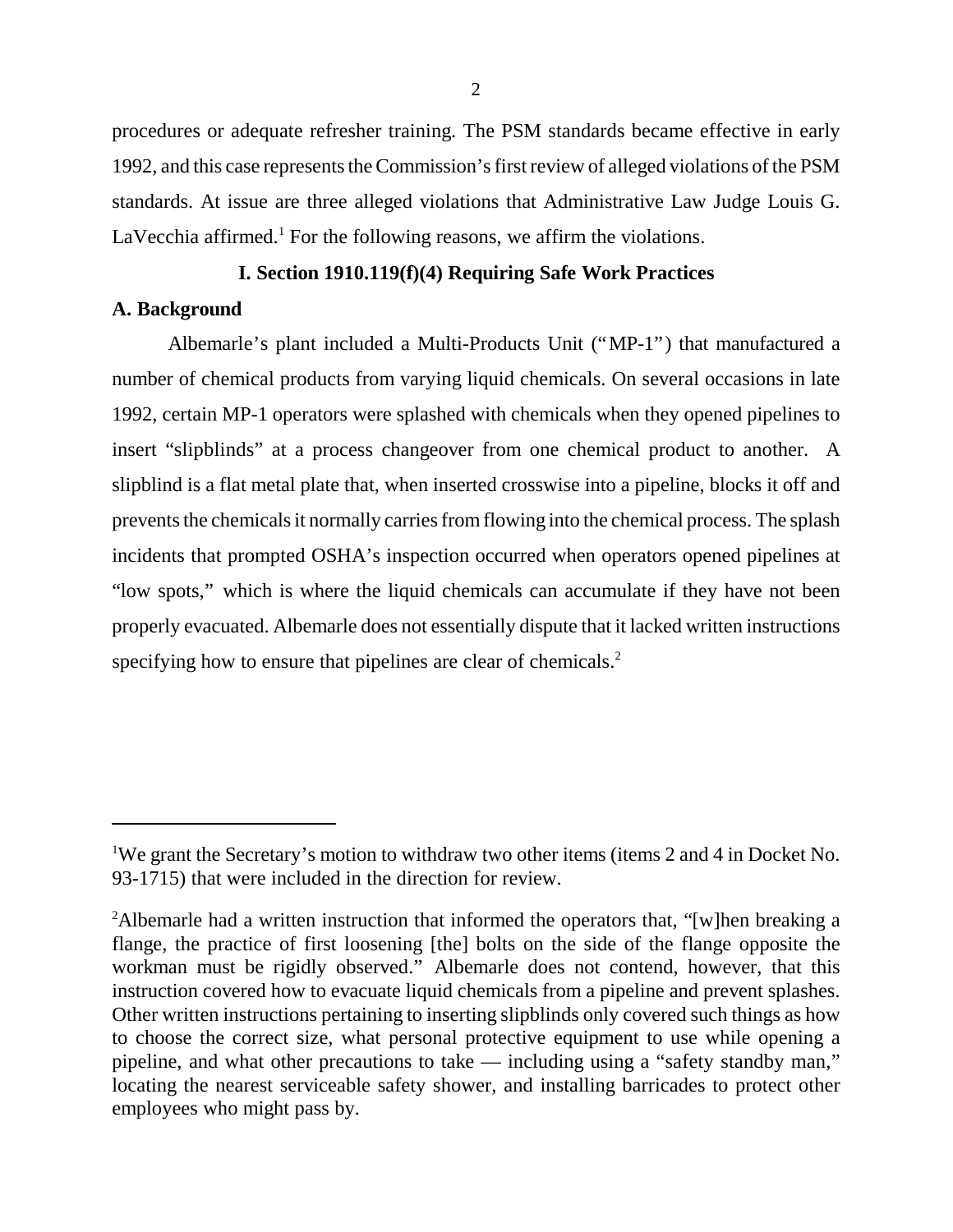The Secretary alleged that Albemarle violated 29 C.F.R. § 1910.119 $(f)(4)^3$  in that "written procedures for opening lines and installing slipblinds [were] not available." Judge LaVecchia affirmed because Albemarle did not have a written procedure for evacuating chemicals from pipelines before inserting the slipblinds.

On review, the Secretary argues that Albemarle also did not have an unwritten work practice.<sup>4</sup> The only MP-1 employee who described a work practice was MP-1 operator Lonnie Redd. He testified that he would "find a bleed point somewhere on the line" and "bleed it down — the pressure before you are breaking into" the pipeline — "unless there [is] a pressure gauge somewhere you could look at." However, Redd also testified that the MP-1 supervisors only instructed the operators to "[b]e safe" or "[use] common sense." The testimony of other MP-1 employees indicates that they did not follow a particular work practice to ensure that they safely evacuated the liquid chemicals from the pipelines. MP-1 operator Calvin Dixon testified that "proceed with caution" was the "particular procedure" he used and that "we would learn as we go." MP-1 operator Danny Simien testified that he knew the pipelines must be cleared of chemicals before slipblinds are inserted, but he did not describe a particular practice for accomplishing it. Simien also testified that his initial training had included demonstrations regarding how to install a slipblind correctly, but he did not specify that the demonstrations included a particular practice for evacuating a pipeline safely. MP-1 operations superintendent Jerry Runk testified that, "as a general practice, you would empty the pipe." He did not describe the practice for accomplishing this,

 $3$ Section 1910.119(f)(4) states:

The employer shall develop and implement safe work practices to provide for the control of hazards during operations such as lockout/tagout; confined space entry; opening process equipment or piping; and control over entrance into a facility by maintenance, contractor, laboratory, or other support personnel. These safe work practices shall apply to employees and contractor employees.

<sup>4</sup>Albemarle does not argue prejudice from the Secretary's change of approach on review. Albemarle only protests that we "should not be misled" by her arguments that "recast the item" to allege a lack of unwritten safe work practices when her "gravamen" at the hearing level was the "absence of a writing."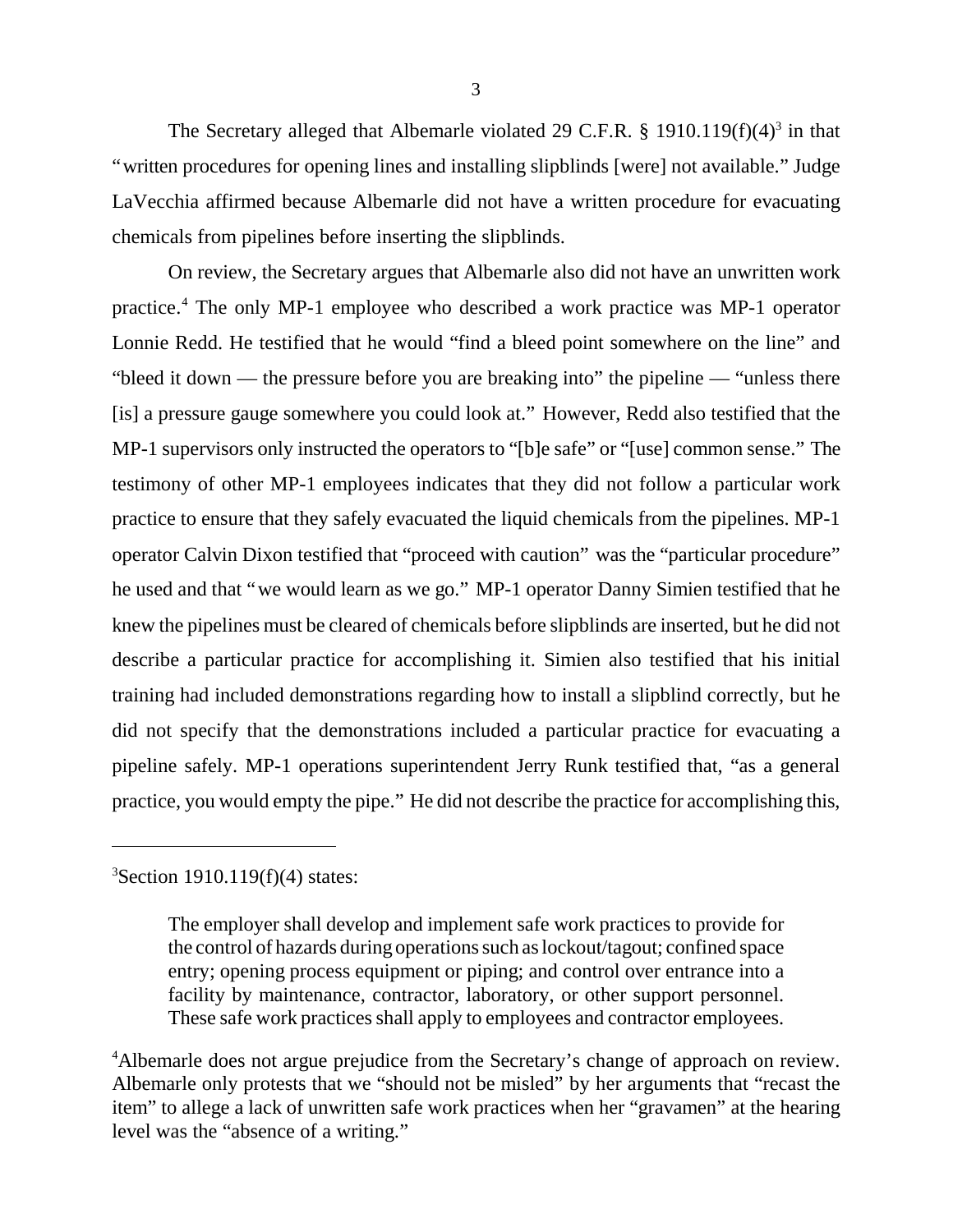nor did he indicate that he demonstrated any particular practice to the operators. He only testified that he checked to see that new operators could perform the slipblinding operation.

#### **B. Discussion**

The Secretary argues<sup>5</sup> that  $\S$  1910.119(f)(4) implicitly requires "a written memorialization to ensure consistent safe work practices." However, "[i]t is well settled that the test for the applicability of any statutory or regulatory provision looks first to the text and structure of the statute or regulations whose application is questioned." *Unarco Commercial Prod.*, 16 BNA OSHC 1499, 1502, 1993-95 CCH OSHD ¶ 30,294 at p. 41,732 (No. 89- 1555, 1993). We first note that, in contrast to related standards that the Secretary did not cite, § 1910.119(f)(4) does not use the word "written," or otherwise require that procedures be in writing. For example, "written" operating procedures must be developed and implemented under § 1910.119(f)(1); "readily accessible" to the employees under § 1910.119(f)(2); and "reviewed" to ensure that they reflect "current operating practice" under § 1910.119(f)(3). In contrast, while  $\S$  1910.119(f)(4) requires the development and implementation of safe work practices, it neither expressly nor by implication requires that they be in writing. Accordingly, we conclude that no writing was intended to be required. *See Russello v. U.S.*, 464 U.S. 16, 23 (1983)("Where Congress includes particular language in one section of a statute but omits it in another section of the same Act, it is generally presumed that Congress acts intentionally. . .").

The Secretary has not asked that we defer to its interpretation of § 1910.119(f)(4), but points instead to the preamble to the PSM standards for support. We find, however, nothing in the preamble to support the notion that  $\S 1910.119(f)(4)$  requires the "safe work practices" employers must "develop and implement" to be set forth in writing. Indeed, the implication is otherwise. The preamble only states that the "[o]perating procedures" required by § 1910.119(f)(1)-(3) must be written. 57 Fed.Reg. 6356, 6379-80 (1992) (summary of final

<sup>5</sup>OCAW participated below and filed a brief on review. However, OCAW's arguments do not specifically address the items on review.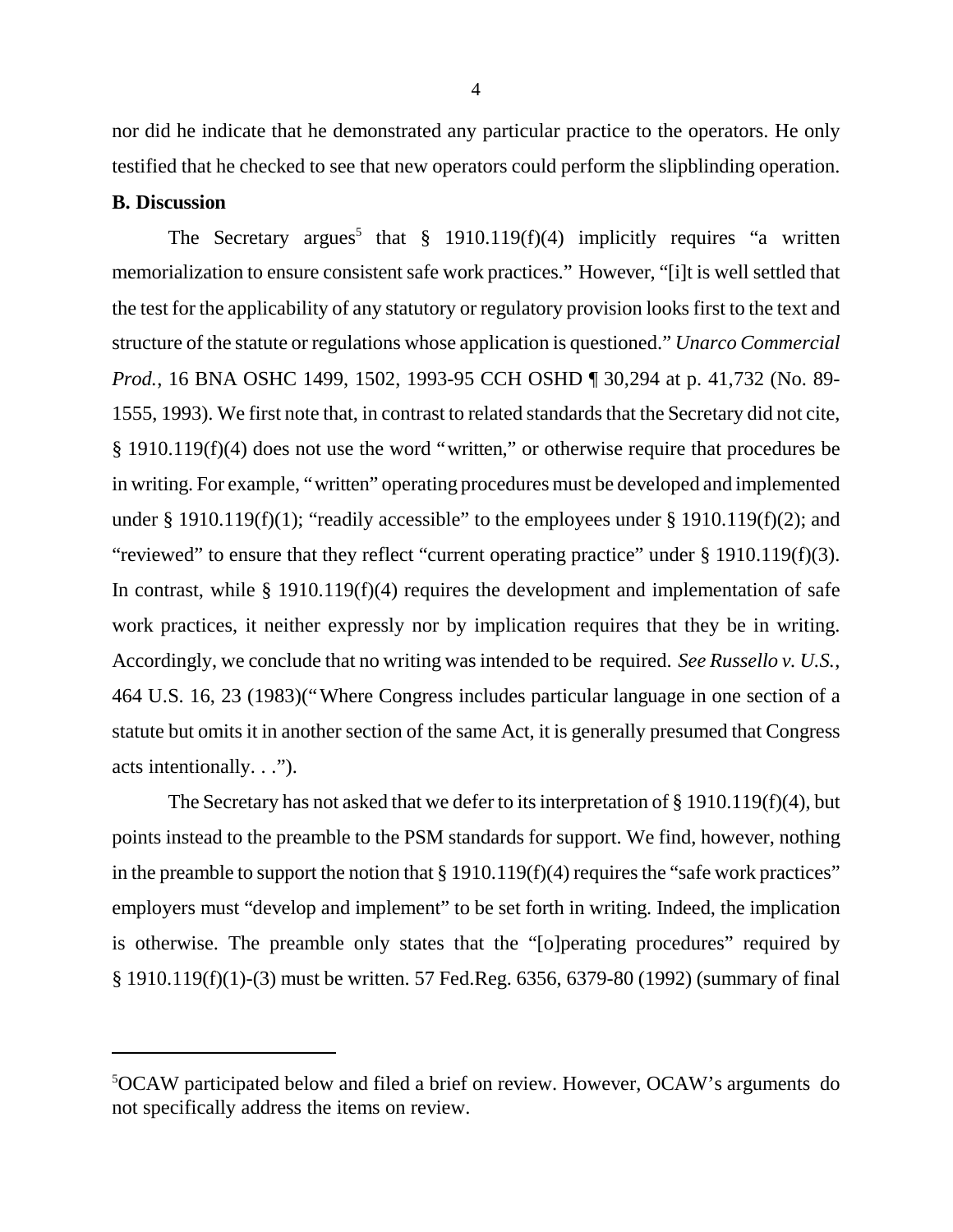rule).<sup>6</sup> More importantly, when we compare the proposed version of § 1910.119(f), which only included (f)(1) through (f)(3), to the final version that included (f)(4) ("safe work practices"), it is evident that OSHA *deleted* an explicit requirement for written procedures for pipe opening from (f)(1) ("written operating procedures"). 55 Fed.Reg. at 29164 (1990) (containing proposed § 1910.119(f)(1)(iii)(D)).<sup>7</sup> Inasmuch as the plain and natural meaning of the language the Secretary chose for  $\S$  1910.119(f)(4) does not include a writing requirement, we decline, under all the circumstances here, to infer one.<sup>8</sup>

OSHA believes that the provisions *concerning operating procedures* included in the final standard meet the requirements of sections  $304(c)(6)$  and (7) of the [Clean Air Act Amendments ("CAAA")] which state that the OSHA standard [on process safety management] must require employers to:

(6) Develop and implement *written operating procedures* for the chemical process including procedures for each operating phase, operating limitations, and safety and health considerations.

(7) Provide written safety and operating information to employees and training employees in operating procedures, emphasizing hazards and safe practices.

57 Fed. Reg. at 6380 (emphasis added).

 $T$ Proposed § 1910.119(f)(1)(iii)(D) stated: "The employer shall develop and implement written operating procedures that provide clear instructions for safely conducting activities involved in each process consistent with the process safety information and shall address . . . *[s]afety and health considerations* . . . [including] [s]afety procedures for opening process equipment (such as pipe line breaking) . . . ."

<sup>8</sup>The Secretary claims that  $\S$  1910.119(f)(4) must be read to require written procedures because she has other standards that require written procedures for some of the activities listed there. Sections 1910.146 and 1910.147 covering confined space entry and lockout/tagout, respectively, both require written procedures. However, as Albemarle points out, the Secretary does not have any standard other than the one cited here, § 1910.119(f)(4), on the subject of opening pipes. Therefore, whenever her concern is opening pipes, she is limited by the language of § 1910.119(f)(4). Her standards on confined space entry and (continued...)

<sup>&</sup>lt;sup>6</sup>The Secretary relies on the preamble's summary of  $\S$  1910.119(f). However, it only indicates that employers must have "written operating procedures" and must train their employees in "safe practices":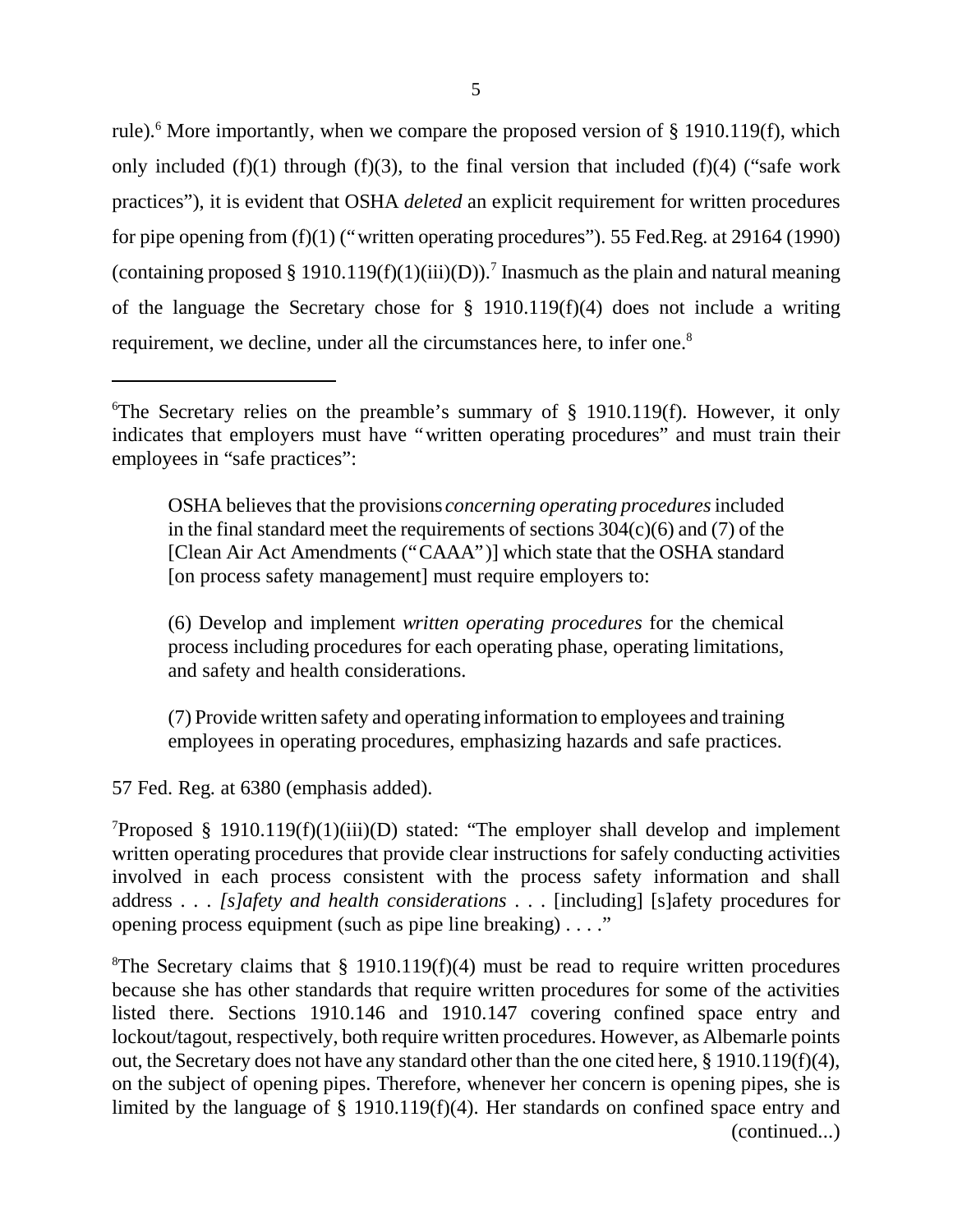The Secretary also argues that Albemarle did not develop and implement an unwritten safe work practice for pipe-clearing. We find from the testimony of the MP-1 personnel that the Secretary has made her case in this regard. Only one operator, Redd, could articulate a pipe-clearing practice. The other operators may have known (and they all testified that they did know) they should evacuate the liquid chemicals from the pipeline before opening it to insert a slipblind. However, they did not describe the practice they followed to evacuate the liquid chemicals. Moreover, Redd testified that there was no formal training regarding performing slipblinding, and Dixon testified that the operators would "learn as we go." Most tellingly, Redd testified that he was only instructed to "[b]e safe" and use "common sense." Dixon testified that "proceed with caution" was the "particular procedure" that he followed. Even superintendent Runk did not testify that Albemarle had a standardized work practice that it required the operators to follow, and he did not describe how pipe-clearing should be done. In sum, although the MP-1 personnel may have understood that the pipelines should be clear of liquid chemicals before slipblinds are inserted, only one person in the MP-1 Unit could describe a particular practice for ensuring that the pipelines were clear. We therefore find that Albemarle did not "develop and implement" a safe work practice as required by § 1910.119(f)(4) "for the control of the hazards" from chemical splashes when pipelines are opened for slipblinds to be inserted.<sup>9</sup> We affirm the alleged violation of § 1910.119(f)(4) (item 6 in Docket No. 93-848).

<sup>8</sup> (...continued)

lockout/tagout may overlap § 1910.119(f)(4) where confined space entry and lockout/tagout are concerned, but not where opening pipes is concerned.

<sup>&</sup>lt;sup>9</sup>Albemarle contends that the standard does not give adequate notice as to how detailed the work practices must be. Albemarle argues that the Secretary was therefore required to show that a reasonable person familiar with the slipblinding process in the industry would have recognized a need for more detailed practices than Albemarle had. We reject this argument because the standard's plain language informs employers that they must have safe work practices and, while Albemarle knew that the presence of liquid chemicals constituted a hazard to employees who were opening pipes, *see supra* note 2 and *infra* note 10, it did not establish evacuation of such chemicals as a step in its work practices.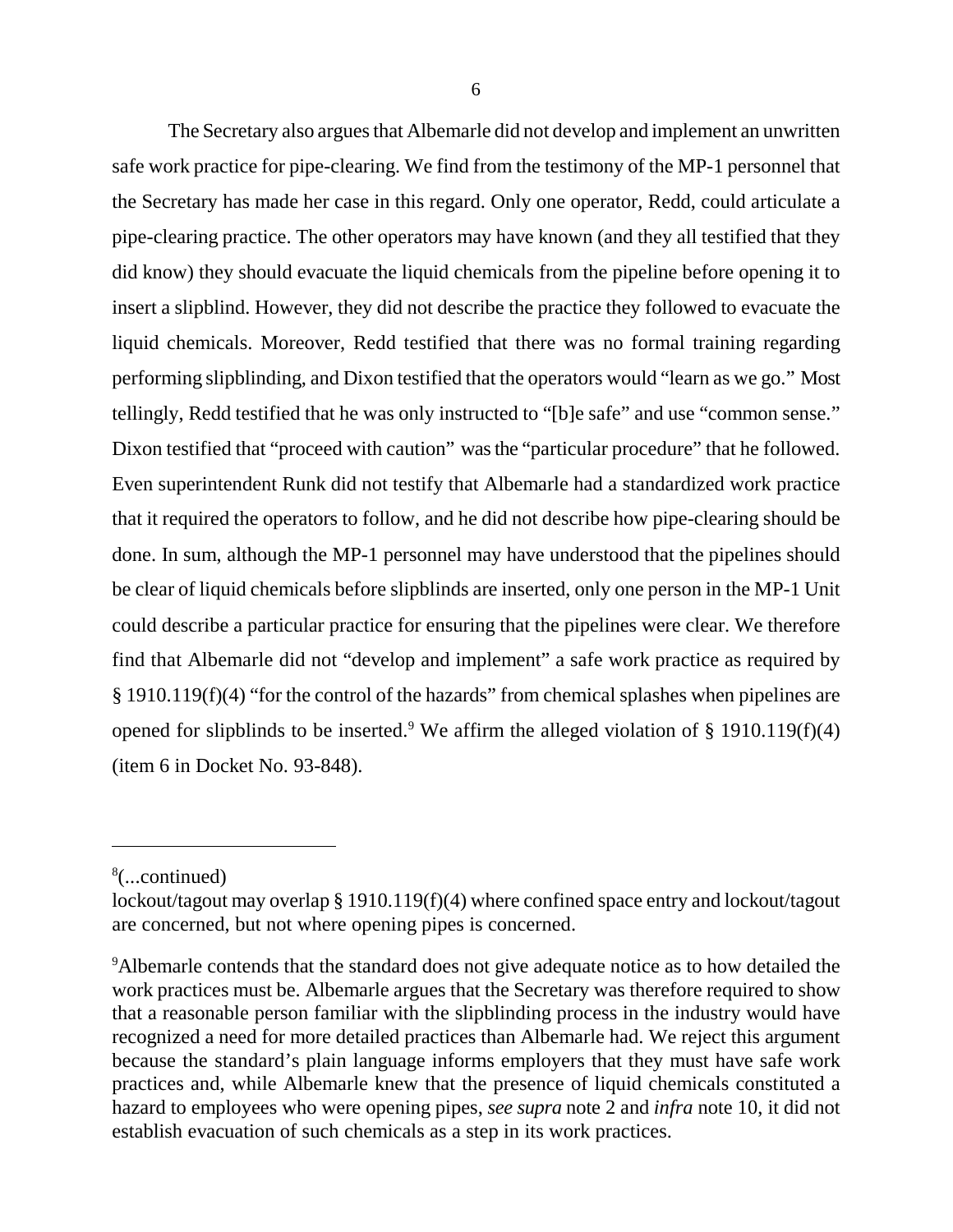The record establishes that the violation is serious as alleged. The operation here exposed employees to splashes of xylene and maleic anhydride, among other chemicals. Redd testified that the operators were instructed to wear personal protective equipment whenever there would be a danger of a chemical splash, and Albemarle had a written instruction regarding what personal protective equipment to use. Thus, Albemarle recognized that splashes present a danger or hazard. In addition, Albemarle's written instruction to MP-1 employees recognizes the hazardous nature of the chemicals involved in the process in stating that "[i]mmediate flushing with large volumes of water will kill residual alkyl and cool burned tissue." Simien, Redd, and Dixon had all been splashed during pipe-opening. We therefore affirm that the violation was serious.

There remains the penalty to be assessed. Section 17(j) of the Act, 29 U.S.C. § 666(j), provides that in assessing penalties the Commission should give due consideration to the gravity of the violation, the size of the employer, its good faith, and its "history of previous violations."

We turn first to the matter of the gravity of the violation involved here. We note that at least three MP-1 operators performed slipblinding to facilitate changeovers from one chemical process to another. The record does not show how frequently changeovers took place or how many slipblinds were generally installed during a typical changeover. However, it is clear from the record here that changeovers were a regular event inasmuch as the MP-1 Unit produced a number of chemical products using varying chemicals. Also, although the record does not show that any chemical splash had ever resulted in physical harm, the fact that a splash could be a matter of substantial gravity is indicated by Albemarle's instructions to the operators to wear complete personal protective equipment.<sup>10</sup> Albemarle also required

<sup>&</sup>lt;sup>10</sup>Albemarle's Operator Training Manual required the personnel engaged in opening pipelines to wear rubber "rain" suits, hard hats, rubber gloves and boots, and face/eye protection such as cartridge-type masks, full face shields, goggles or safety glasses with side shields. Albemarle's Safety Manual required "[c]hemical goggles" and a "[n]on-insulated fire resistant aluminumized suit consisting of heat, coat, trousers, and gloves which are chemically resistant to aluminum alkyls" for opening pipelines.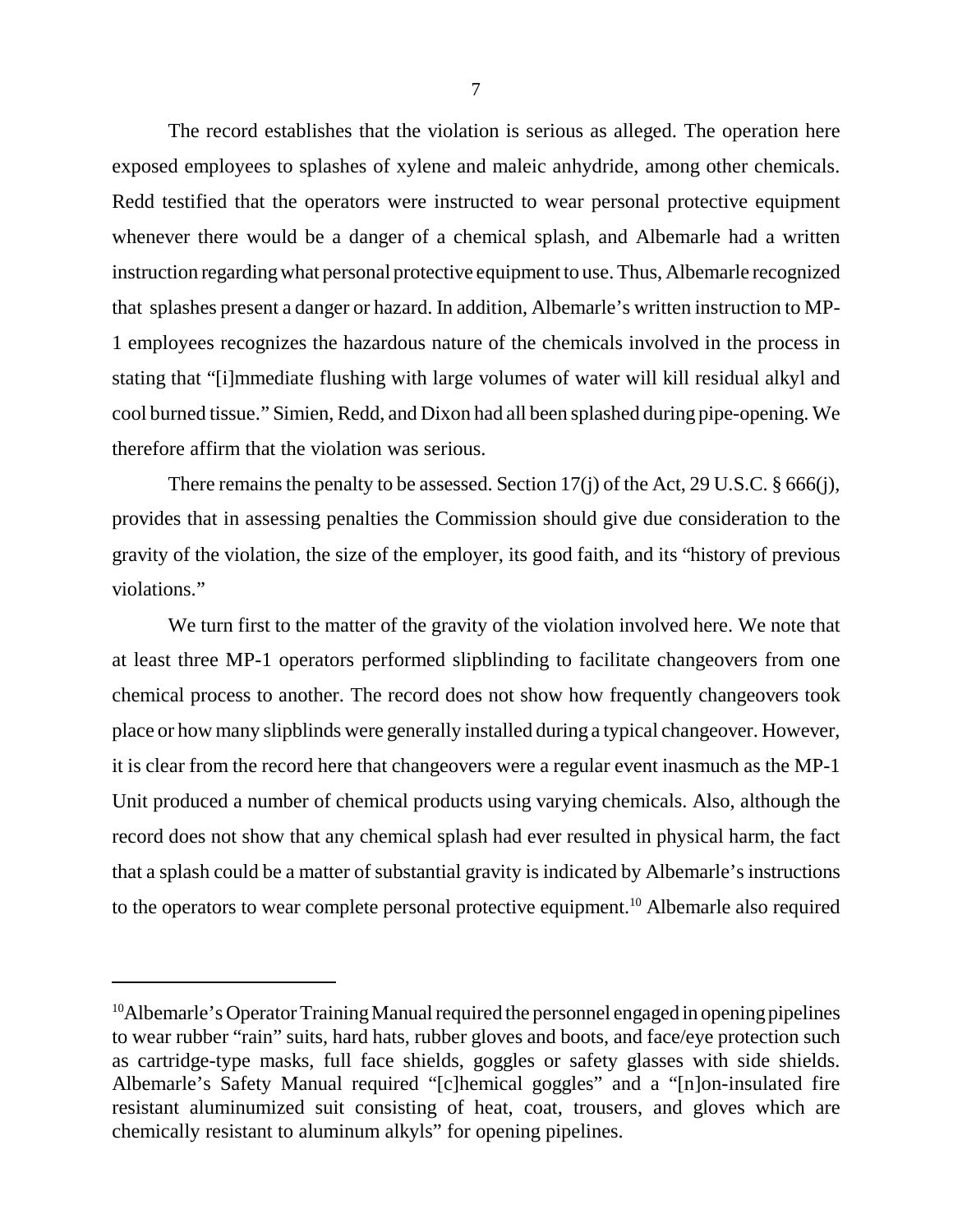that the "safety shower nearest the work area" be "located and found serviceable" before pipelines were opened. We therefore find that the gravity of the violation was moderate.

As for the remaining factors that  $\S 17(i)$  of the Act requires us to consider, we note that Albemarle is a large employer and that Albemarle had prior serious citations — within approximately one to two years before the issuance of the citation at this particular chemical plant. The record contains some evidence of Albemarle's good faith efforts to protect its employees by requiring them to use personal protective equipment; by providing some initial training, both in-the-classroom and on-the-job under supervision; and by encouraging employee interaction with supervisors to clarify confusion about and make improvements in the plant's operational procedures. However, the record also raises questions about Albemarle's good faith inasmuch as the testimony of the MP-1 personnel indicates almost uniformly that they primarily relied on their own judgment rather than a standardized practice for evacuating hazardous liquid chemicals from the pipelines before opening them during process changeovers. We therefore assess \$5,000, the penalty that the Secretary proposed and that the judge assessed.

## **II. Section 1910.119(f)(1) Requiring Written Operating Procedures**

## **A. Background**

This alleged violation concerns a near-explosion during a reactor shutdown in the "SWAG" Unit.<sup>11</sup> Tracy Hewitt, the SWAG process operator who was doing the shutdown, followed a "daily order" — a temporary or informal set of instructions — that had been written by a SWAG assistant superintendent, Karl Meyer. During the shutdown, reactorcoolant water leaked into the chemical process and caused the process pressure to rise rapidly. Hewitt prevented an explosion by activating the SWAG block-and-bleed system<sup>12</sup> with the help of another process operator, John Lambeth.

<sup>&</sup>lt;sup>11</sup>Also known as the ED Cooler Area and part of the Alpha Olefins Unit.

 $12$ Meyer testified that "[t]he term block and bleed means to block the inlets and outlets of [the] water supply and [the] return to a heat exchanger[,] and [to] bleed off the water from the water side of the exchanger."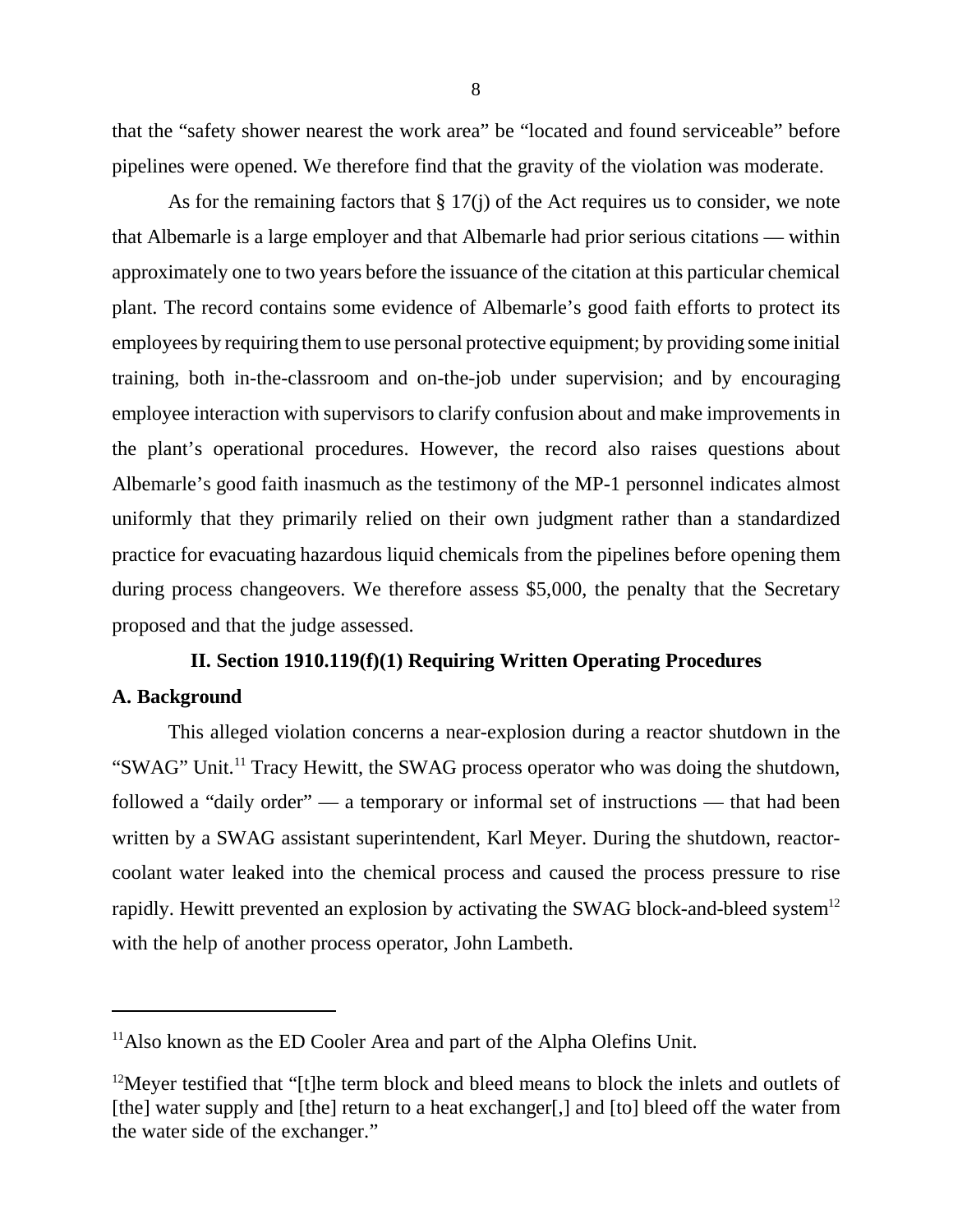The Secretary alleged that Albemarle did not have written operating procedures stating how to perform the block-and-bleed procedure. The Secretary cited 29 C.F.R. § 1910.119(f)(1).<sup>13</sup> Meyer's daily order did not refer to the block-and-bleed system. Albemarle's written International Standards Organization procedure ("ISO procedure") for SWAG shutdowns only stated: "Activate the SWAG block and bleed system." Judge LaVecchia affirmed the violation because Meyer's daily order did not mention the blockand-bleed activity and the ISO procedure did not detail how to perform the block-and bleed activity.

### **B. Discussion**

Albemarle argues that  $\S 1910.119(f)(1)$  does not apply to Hewitt's block-and-bleed activity because it was "a maintenance activity that commenced after the [reactor] process had been shut down." The testimony Albemarle relies on, however, shows that Hewitt activated the block-and-bleed system while he was shutting the reactor down and before any maintenance work was begun.<sup>14</sup> Therefore, Hewitt's block-and-bleed constituted part of the shutdown activity, not a maintenance activity. Furthermore, nothing in either the PSM

<sup>13</sup>In pertinent part, section § 1910.119(f)(1) states:

(I) *Steps for each operating phase:*

. . . .

. . . .

(F) Normal shutdown . . .

(ii) *Operating limits:*

(A) Consequences of deviation; and

(B) Steps required to correct or avoid deviation.

 $14$ Hewitt testified that he discovered the need to activate the block-and-bleed system while he was shutting the reactor down. He and Meyer testified that the maintenance work was planned to take place after the reactor was shut down. Albemarle claims there is evidence establishing that the block-and-bleed procedure is exclusively a maintenance procedure, but we have carefully reviewed the record as a whole without finding any such evidence.

<sup>(</sup>f) *Operating procedures* (1) The employer shall develop and implement written operating procedures that provide clear instructions for safely conducting activities involved in each covered process consistent with the process safety information and shall address at least the following elements.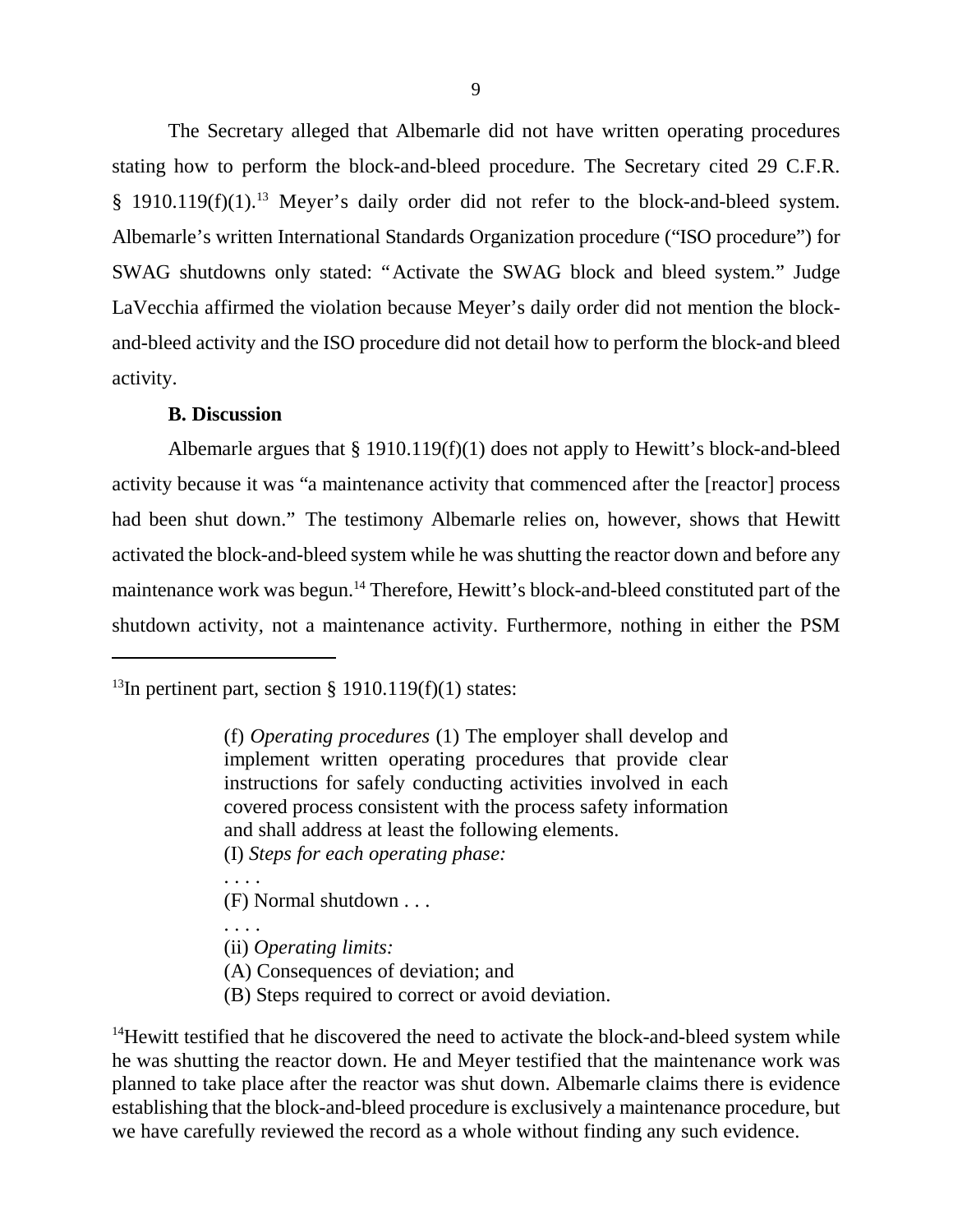standards or the preamble to them indicates that § 1910.119(f) does not cover maintenancerelated shutdowns.<sup>15</sup> In fact, § 1910.119(f)(1) expressly lists both "emergency" and "normal" shutdowns as operating phases for which there must be written operating procedures. There is nothing to suggest that a third category of "maintenance-related" shutdowns exists. Notably, Meyer testified that Albemarle's ISO procedures, which refer to the block-andbleed system, cover shutdowns for maintenance work. We conclude, therefore, that the shutdown for maintenance here was a normal shutdown and an operating phase covered by the PSM standards. We reject Albemarle's contention that § 1910.119(f)(1) does not apply.

Albemarle also argues that § 1910.119(f)(1) is a "performance standard" that does not specify the level of detail that employers must include in their written operating procedures.<sup>16</sup> We disagree. Regardless of whether § 1910.119(f)(1) is a "performance standard," as a whole it does require greater detail than Albemarle provided in its written operating procedures. Section 1910.119(f)(1) plainly states that the written operating procedures must "provide clear instructions*for safely conducting activities involved in each covered process"* (emphasis added). The written operating procedures must address all of the "[s]teps for each

<sup>&</sup>lt;sup>15</sup>The PSM standards cover every "process" that involves a specified quantity of either a chemical or a liquid/gas defined as flammable. 29 C.F.R. § 1910.119(a)(1)(I) and (ii). The stated purpose of the PSM standards is to manage "hazards associated with processes using highly hazardous chemicals" through "procedures for process safety management that will protect employees by preventing or minimizing the consequences of chemical accidents involving highly hazardous chemicals." 57 Fed.Reg. 6356 (1992) (summary of final rule). An employer who conducts a covered process must develop and implement "[o]perating procedures." 29 C.F.R. § 1910.119(f); *see also* 57 Fed. Reg. at 6379.

<sup>&</sup>lt;sup>16</sup>Albemarle argues that the Secretary cannot enforce  $\S$  1910.119(f)(1) without showing that a reasonable person familiar with the circumstances surrounding the hazardous conditions, including any facts unique to the particular industry, would recognize a hazard warranting more detailed written operating procedures than Albemarle had. There is no evidence here that Albemarle's industry writes more detailed operating procedures for reactor shutdowns. We need not reach this issue, however, because we find that § 1910.119(f)(1) gives employers notice that more detailed written operating procedures are required than the ones presented in this case. We also need not address whether to take official notice of certain excerpts from D. Wieringa, C. Moore and V. Barnes, *Procedure Writing, Principles and Practices* (1993), that Albemarle attached to its review brief as appendix A.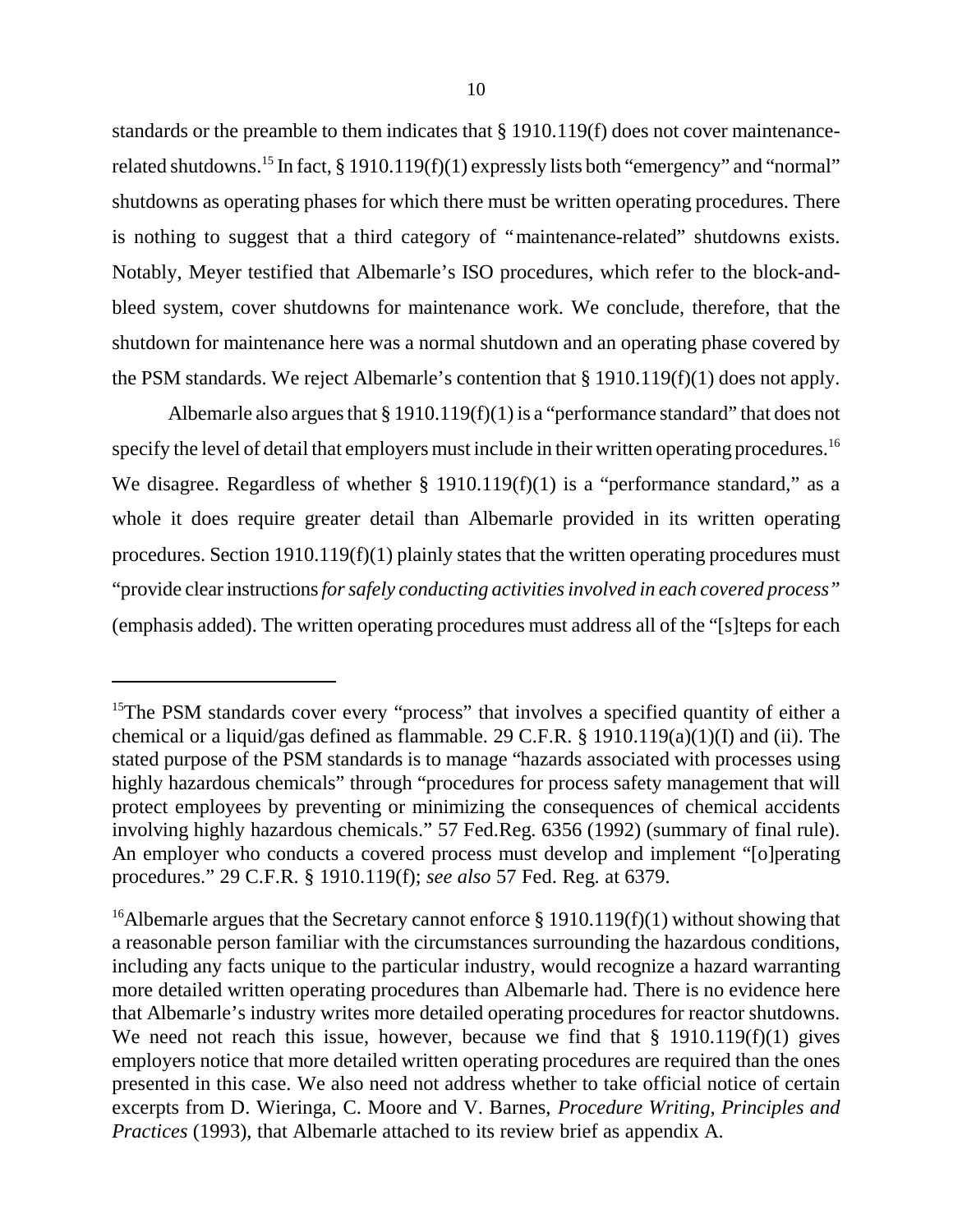operating phase." Section 1910.119(f)(1)(I). They must also address the "process operating limits, including . . . [the] *consequences of deviation"* from operating procedures." Section 1910.119(f)(1)(ii) (emphasis added). They must include any *"safety systems* (including detection and monitoring equipment)." Section 1910.119(f)(1)(ii) (emphasis added). They must include the *"[p]recautions necessary to prevent exposure, including engineering controls,* administrative controls, and personal protective equipment." Section 1910.119(f)(1)(iii) (emphasis added). They must also include "[a]ny *special* or unique hazards." Section 1910.119(f)(1)(iii) (emphasis added). *See also* 57 Fed. Reg. at 6380. In fact, the preamble to the PSM standards specifies that "activities involved in" or "tasks and procedures directly and indirectly related to" a covered process must be "clear" and "communicated to employees." 57 Fed.Reg. at 6379. In essence, § 1910.119(f)(1) provides reasonable notice that employers must include instructions for safely conducting an explosion-preventing activity such as the block-and-bleed system in their written operating procedures relating to normal shutdowns.

Albemarle's written operating procedures relating to normal shutdowns did not accomplish this objective. The record reveals that the block-and-bleed activity is not simply a matter of pushing a button. Hewitt testified that "[t]here is a series of switches that shut actuated valves that block water to and from exchangers, as well as open actuated valves that drain any water trapped on the exchanger to the sewer," and that "[o]n a couple of exchangers it is necessary to use hand operated chain valves." The ISO procedure only contained a one-sentence instruction to "[a]ctivate the SWAG block and bleed system." This does not give any information for *safely conducting* the activity, contrary to the express mandate of § 1910.119(f)(1). Meyer's daily order did not make up the deficiency, for it did not even mention the block-and-bleed activity. Therefore, we find that Albemarle violated § 1910.119(f)(1) (item 1 in Docket No. 93-1715).

The potential for death or serious physical harm from a SWAG reactor explosion is not disputed. Therefore, the Secretary properly classified the violation as serious. Its gravity was high. The reactor here could have exploded if Hewitt and Lambeth had not successfully activated the block-and-bleed system. Albemarle was a large employer having prior serious

11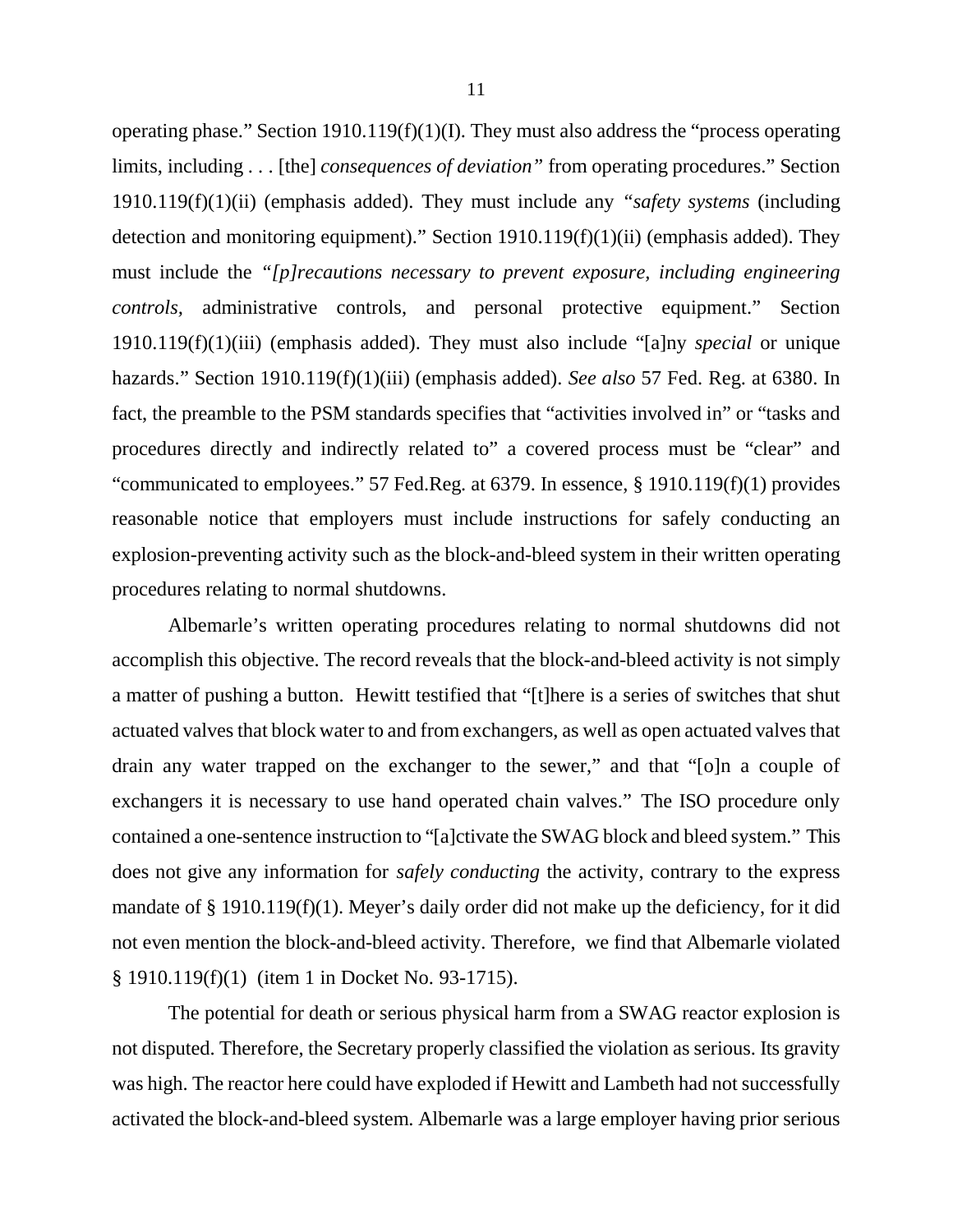citations. Albemarle's lack of written operating procedures regarding a crucial process activity raises question regarding its good faith, although Albemarle took many other precautions, such as requiring personal protective equipment, providing initial training, and encouraging employee interaction with supervisors regarding the plant's operational procedures. We therefore assess \$5,000 for the violation, as did the judge.

# **III. Section 1910.119(g)(2) Requiring Refresher Training**

### **A. Background**

The Secretary also alleged that Albemarle did not provide refresher training for its SWAG operators as required by 29 C.F.R. § 1910.119 $(g)(2)$ .<sup>17</sup> The Secretary contends that Hewitt's performance during the reactor shutdown in this case demonstrates that refresher training was needed. Hewitt had Lambeth's assistance in stabilizing the reactor shutdown. Lambeth testified that "*[w]e* did initiate block and bleed and got the water off the system." Hewitt testified, in essence, that he was "able to stabilize the situation" because he "had assistance from foremen and supervisors." <sup>18</sup> Hewitt testified that the block-and-bleed procedure is simple and that he was sufficiently knowledgeable to deal with normal SWAG operations. He testified, however, that he and other operators he had observed occasionally became confused about how to deal with "[u]pset conditions." In the event of questions, they would consult the ISO procedures or SWAG supervisors. Hewitt was the least experienced SWAG operator at the time; he had only participated in a reactor shutdown a couple of times as a trainee with the supervision of a qualified operator and, to the best of his recollection, had only conducted one solo reactor shutdown as a qualified operator. He

 $17$ The pertinent part of the standard states: "Refresher training shall be provided at least every three years, and more often if necessary, to each employee involved in operating a process . . . ." The Secretary contends that Albemarle failed to provide refresher training "more often if necessary." Presumably because the standard only became effective in 1992, *i.e.*, within approximately one year of the inspection in this case, the Secretary does not contend that Albemarle failed to provide refresher training every three years.

<sup>&</sup>lt;sup>18</sup>Albemarle's recitation of the facts implies that Lambeth only helped when "a flange blew out" after the block-and-bleed system had been activated by Hewitt. However, Lambeth's testimony on the transcript page Albemarle relies on states "[w]e did initiate block and bleed."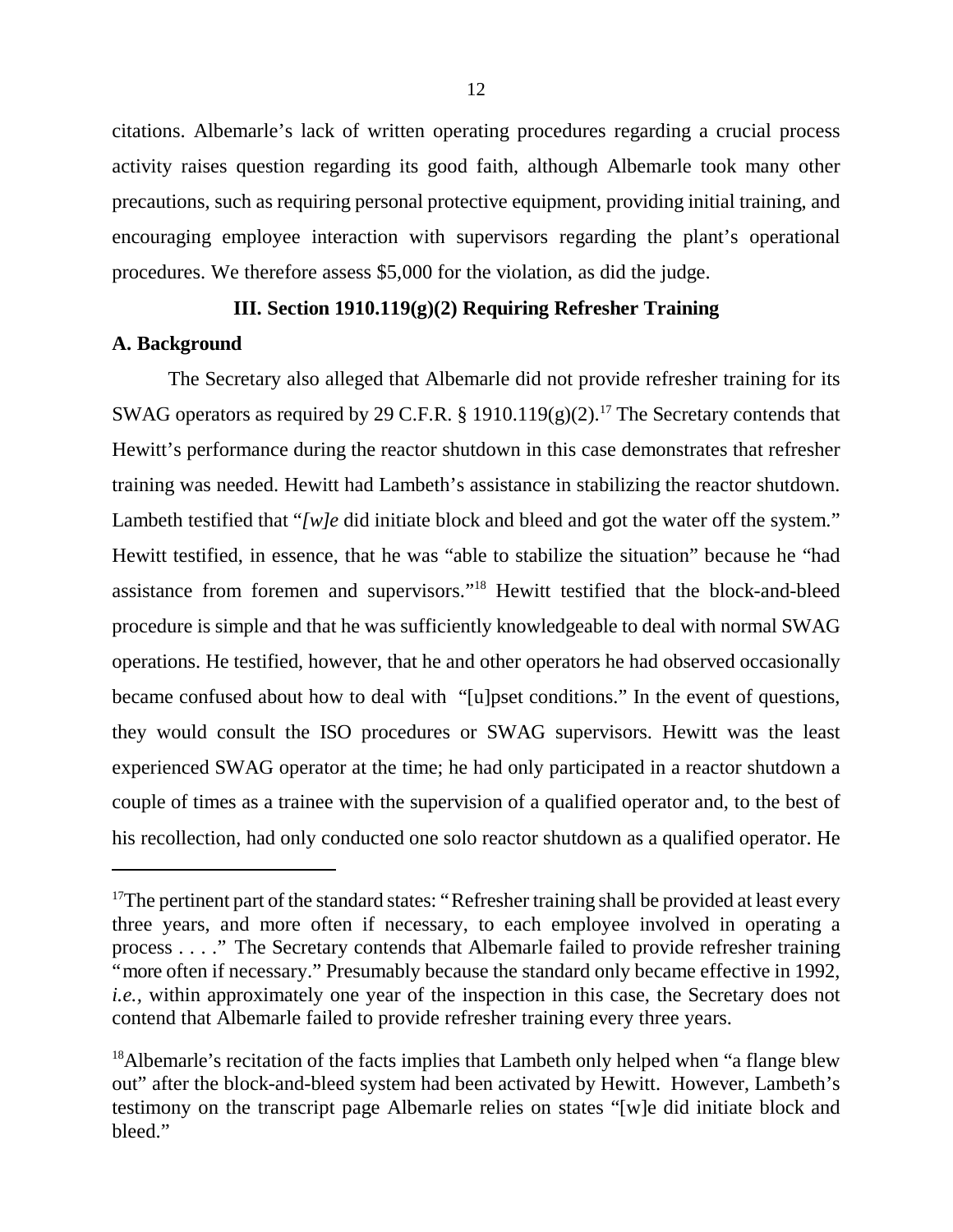did not recall whether his one solo shutdown involved the block-and-bleed procedure. Judge LaVecchia affirmed the item on the basis the Hewitt needed help to perform block-andbleed.

### **B. Discussion**

We need not discuss further Albemarle's argument that Hewitt's block-and-bleed activity was a maintenance activity. As we previously concluded, the record does not support this claim, and the PSM standards cover normal maintenance-related shutdowns.

Albemarle's main argument is that, inasmuch as Hewitt successfully activated the block-and-bleed system, the Secretary failed to show that more refresher training was necessary. Albemarle contends that the word "necessary" is "so amorphous" that a showing of industry practice is required to establish a violation. However, Hewitt testified that he and other operators were occasionally unable to handle "upset conditions" by themselves, despite the training they had received. In light of the potential for an explosion if the block-and-bleed system were not activated in a timely fashion, an operator conducting a reactor shutdown must be able to handle a potentially explosive situation without, at the last minute, having to seek the assistance of supervisors or consult the ISO procedures. We therefore reject Albemarle's argument that the Secretary did not make her case.<sup>19</sup> The Secretary established

<sup>&</sup>lt;sup>19</sup>We reject Albemarle's argument that the record does not establish that it knew or could have known of a need for refresher training. Here, an explosion was prevented when process operators Hewitt and Lambeth activated the block-and-bleed system. Hewitt was the least experienced operator in the SWAG Unit. He testified that he had observed more experienced operators become confused during "upset conditions." Although activating the block-andbleed system is only infrequently necessary, it clearly is an operation vital to safety in the SWAG Unit. The assistant area director who conducted the inspection testified that "[o]perating experience should have indicated that when you do a procedure very seldom, that a certain level of refresher training is required before you repeat that procedure" and that the "history of the industry indicates that some of the people involved in doing that procedure are going to be rusty." He further testified that his interviews with employees about their knowledge of procedures led him to conclude they needed refresher training. He also testified that an employer should consult with its employees to discover whether they need refresher training and that Albemarle "was not consulting with the employees." Superintendent Meyer testified that Albemarle only "directed and encouraged" the operators (continued...)